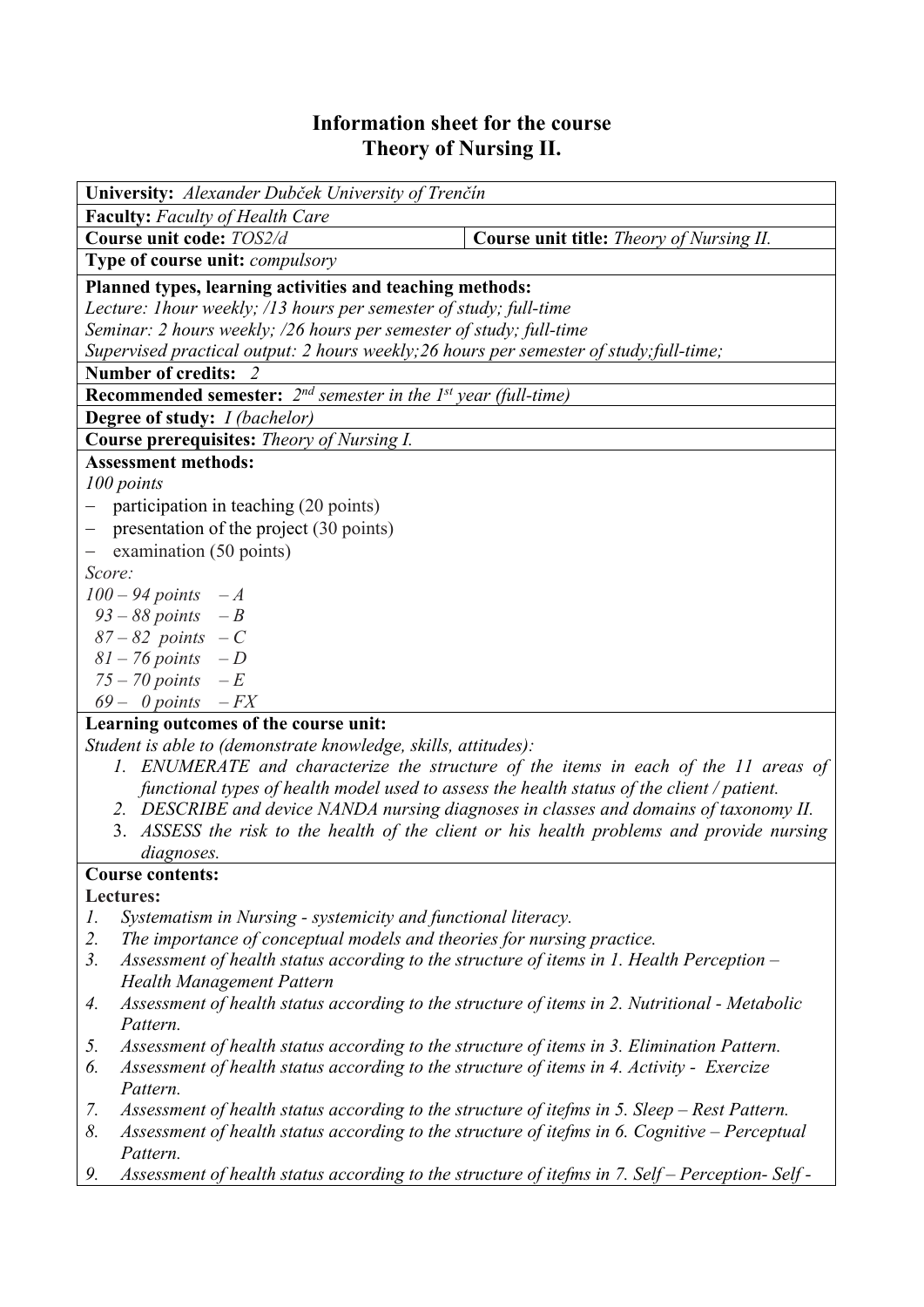*Concept Pattern.* 

- *10. Assessment of health status according to the structure of itefms in 8. Role Relationship.*
- *11. Assessment of health status according to the structure of itefms in 9. Sexuality Reproductive Pattern.*
- *12. Assessment of health status according to the structure of itefms in 10. Coping Stress – Tolerance Pattern.*

*13. Assessment of health status according to the structure of itefms in 11. Value - Belief Pattern.*  **Seminars:** 

- *1. Relationship areas of the standard model of functional health pattern and domain taxonomy II of NANDA nursing diagnoses.*
- *2. NANDA nursing diagnoses in domain 1. Health Promotion.*
- *3. NANDA nursing diagnoses in domain 2. Nutrition.*
- *4. NANDA nursing diagnoses in domain 3. Elimination exchange.*
- *5. NANDA nursing diagnoses in domain 4. Activity rest.*
- *6. NANDA nursing diagnoses in domain 5. Perception cognition.*
- *7. NANDA nursing diagnoses in domain 6. Self- perception.*
- *8. NANDA nursing diagnoses in domain 7. Role relationship.*
- *9. NANDA nursing diagnoses in domain 8. Sexuality.*
- *10. NANDA nursing diagnoses in domain 9. Coping stress tolerance.*
- *11. NANDA nursing diagnoses in domain 10. Life principles.*
- *12. NANDA nursing diagnoses in domain 11. Safety protection.*
- *13. NANDA nursing diagnoses in domain 12. Comfort.*
- 14. *NANDA nursing diagnoses in domain 13. Growth development,*

## **Recommended of required reading:**

- *1. ARCHALOUSOVÁ, A. a kol.: Přehled vybraných ošetřovatelských modelů. 1. vyd. Hradec Králové : Nucleus HK, 2003 . 99 s. ISBN 80-86225-33-1.*
- *2. ARCHALOUSOVÁ, A. SLEZÁKOVÁ, Z. : Aplikace vybraných ošetřovatelských modelů do klinické a komunitní praxe. 1. vyd. Hradec Králové : Nucleus HK, 2005 . 108 s. ISBN 80- 86225-63-1.*
- *3. FARKAŠOVÁ, D. a kol.: Ošetrovateľstvo teória. 3. vyd. Martin : Vydavateľstvo Osveta, 2009. 245 s. ISBN 978-80-8063-322-6.*
- *4. HANZLÍKOVÁ, A.: Profesionálne ošetrovateľstvo a jeho regulácia. Martin: Vydavateľstvo Osveta, 2011. 156 s. ISBN 978-80-8063-360-8.*
- *5. HERDMAN, T.H. NANDA International Ošetřovatelské diagnózy Definice a klasifikace 2012- 2014. Praha: Grada Publishing, 2013. 550 s. ISBN 978-80-247-4328-8.*
- *6. KOZIEROVÁ, B. ERBOVÁ, G. OLIVIEROVÁ, R.: Ošetrovateľstvo 1, 2. Martin : Osveta, 1995. 1474 s. ISBN 80-217-0528-0.*
- *7. MASTILIAKOVÁ, D. Holistické přístupy v péči o zdraví. 3. nezměněné vyd. Brno: NCONZO, 2010 164 s. ISBN 978-80-7013-457-3.*
- *8. MASTILIAKOVÁ, D.: Úvod do ošetřovatelství systémový přístup. I. díl. 1. vyd. Praha : Karolinum, 2004. 187 s. ISBN 80-246-0429-9.*
- *9. MASTILIAKOVÁ, D.: Úvod do ošetřovatelství systémový přístup. II. díl. 1. vyd. Praha : Karolinum, 2002. 160 s. ISBN 80-246-0428-0.*
- *10. MASTILIAKOVÁ,D. Úvod do ošetrovateľstva. Študijná opora /on-line/*
- *11. MASTILIAKOVÁ, D. Funkčné typy zdravia. Študijná opora /on-line/*
- *12. PAVLÍKOVÁ, S. : Modely ošetřovatelství v kostce. Praha : Grada Publishing a. s., 2006. 150 s. ISBN 80-247-1211-3.*
- *13. VÖRÖSOVÁ, G. a kol.: Klasifikačné systémy a štandardizácia terminológie v ošetrovateľstve. 1. vyd. Martin : Osveta, 2007. 113 s. ISBN 978-80-8063-242-7.*
- *14. ŽIAKOVÁ, K. a kol.: Ošetrovateľský slovník . Martin : Vydavateľstvo Osveta, 2009. 218 s.*